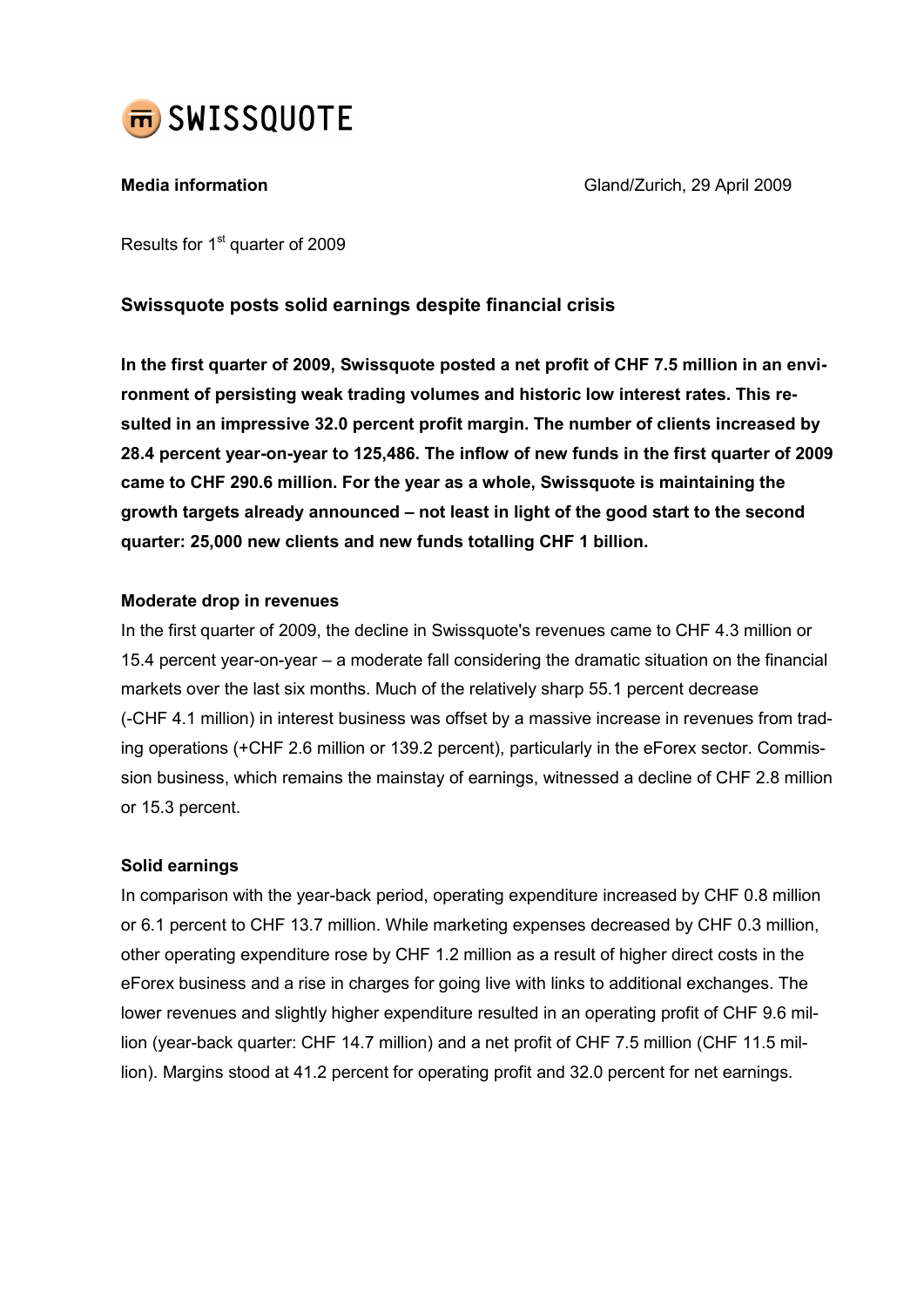

### Strong client growth

In comparison with the year-back quarter, the number of clients increased by a total of 27,792 to 125,486, which is equivalent to a 28.4 percent increase. Compared with the fourth quarter of 2008, client numbers were up by 5,617. At 122,151 (+24,457), trading clients make up the largest contingent of clients. Although Swissquote only launched the 'dynamic savings account' one year ago, it already numbers 3,335 clients in this segment, with assets totalling CHF 121.7 million. Since 1 April 2009, at 1.8 percent Swissquote has become the price leader in the interest business.

#### Success with new services

Swissquote has recently also begun offering its trading clients an attractive new feature in the form of a ceiling of CHF 100 p.a. for safekeeping account charges. This adjustment in conditions should particularly appeal to larger private clients. Further progress has also been made in recent months on expanding the Swissquote platform. Clients can benefit from a redesigned real time account and an even more efficient information platform in which clearly displayed facts and figures are readily visible, allowing fast access to the required sections.

The complete Financial Report for the first quarter of 2009 can be found at: http://www.swissquote.ch – THE COMPANY/Investor Relations/Reporting

#### Swissquote − Swiss leader in online trading

Swissquote has 228 employees in Gland (Vaud) and Zurich. Swissquote is the Swiss leader in online trading. In addition to low-cost stock market access and a trading platform for portfolio managers, Swissquote also offers a wide range of financial and ePrivate banking tools. Swissquote Group Holding AG shares (SQN) are quoted on the SIX.

# For further information

Marc Bürki, CEO Swissquote Bank, Chemin de la Crétaux 33, CH-1196 Gland Tel. +41 22 999 98 50, fax +41 22 999 94 54, mobile +41 79 413 41 45 marc.burki@swissquote.ch

### Agenda 2009

| 30.04.2009 | Annual General Meeting in Zurich                                           |
|------------|----------------------------------------------------------------------------|
| 24.07.2009 | Publication of figures for the first half of 2009 in Zurich (SIX)          |
| 27.10.2009 | Publication of figures for the first nine months of 2009 (Conference Call) |